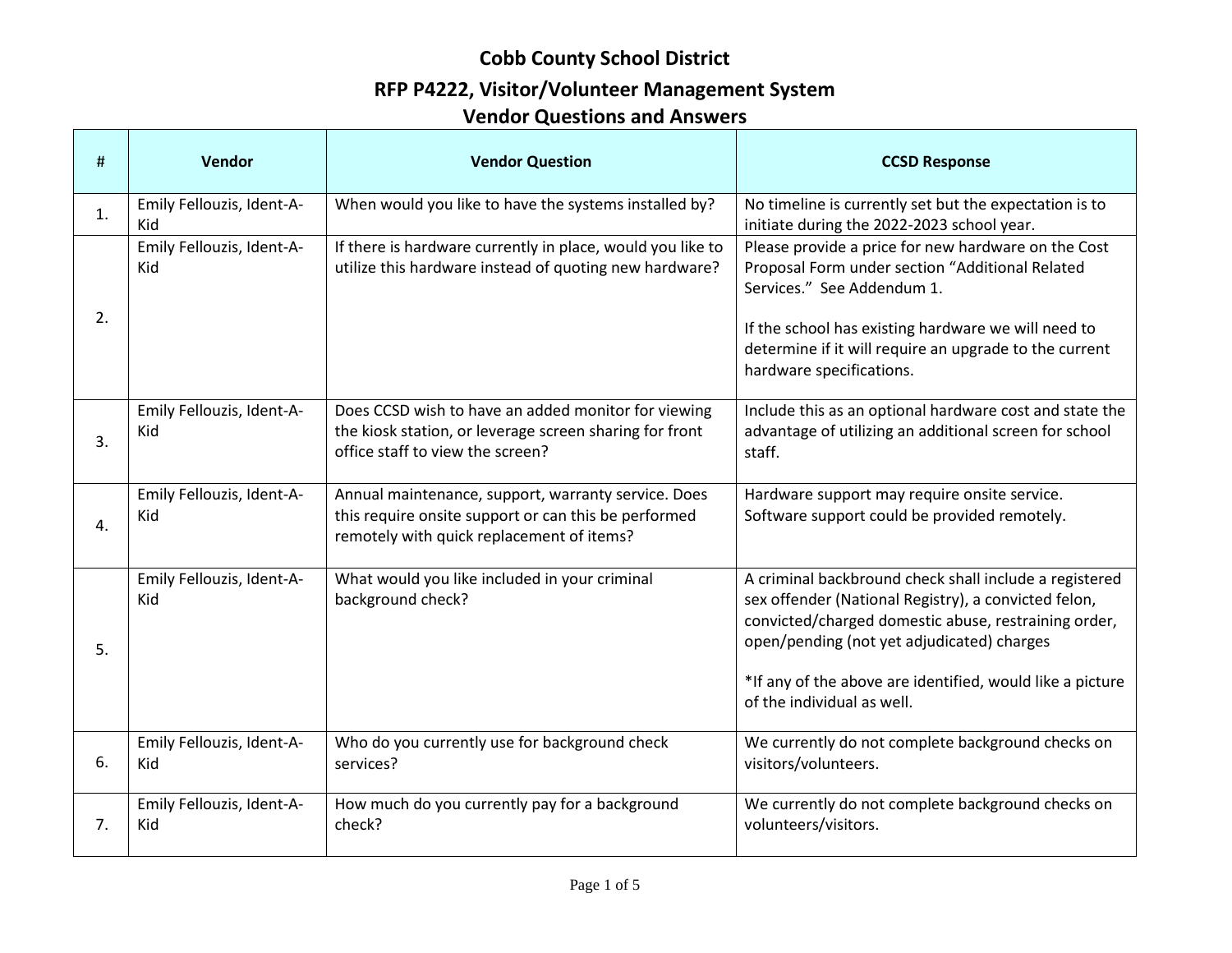## **RFP P4222, Visitor/Volunteer Management System**

| #   | Vendor                                               | <b>Vendor Question</b>                                                                                                                                                                                          | <b>CCSD Response</b>                                                                                                                                                                                                                        |
|-----|------------------------------------------------------|-----------------------------------------------------------------------------------------------------------------------------------------------------------------------------------------------------------------|---------------------------------------------------------------------------------------------------------------------------------------------------------------------------------------------------------------------------------------------|
| 8.  | Emily Fellouzis, Ident-A-<br>Kid                     | How many checks do you run annually on average?                                                                                                                                                                 | We currently do not complete background checks on<br>visitors/volunteers.                                                                                                                                                                   |
| 9.  | Emily Fellouzis, Ident-A-<br>Kid                     | Do you wish for the volunteers to submit digital<br>background check applications through the system?                                                                                                           | We are looking for a vendor to provide a detailed<br>solution for the new visitor/volunteer management<br>system.                                                                                                                           |
| 10. | Emily Fellouzis, Ident-A-<br>Kid                     | What is the budget for the installation and procurement<br>of laptops/kiosks, software, supplies and services for<br>the first year?                                                                            | We estimated \$100,000, see Special Terms and<br>Conditions Section 1.0.                                                                                                                                                                    |
| 11. | Emily Fellouzis, Ident-A-<br>Kid                     | Would the district consider non-expiring badges if they<br>included a clear date/time and picture? Time expiring<br>labels are costly and this cost is typically absorbed by<br>the schools after installation. | Expiring badges are not required. See Addendum 1.                                                                                                                                                                                           |
| 12. | Emily Fellouzis, Ident-A-<br>Kid                     | Can we include other functionality the district may find<br>beneficial as added value features? If so, where would<br>you like them included?                                                                   | Optional/value features can be submitted/added to<br>the Cost Proposal Form and described in an attached<br>document. Optional features would not affect scoring<br>and would only be considered if your company is<br>awarded the project. |
| 13. | Rachel Land Nystrom,<br><b>Writing Systems Group</b> | Will the district accept forms signed using a secure<br>signature platform, like DocuSign?                                                                                                                      | Yes.                                                                                                                                                                                                                                        |
| 14. | Rachel Land Nystrom,<br><b>Writing Systems Group</b> | What are the number of expected background checks?                                                                                                                                                              | We currently do not complete background checks on<br>volunteers/visitors, an estimated number is not<br>currently available.                                                                                                                |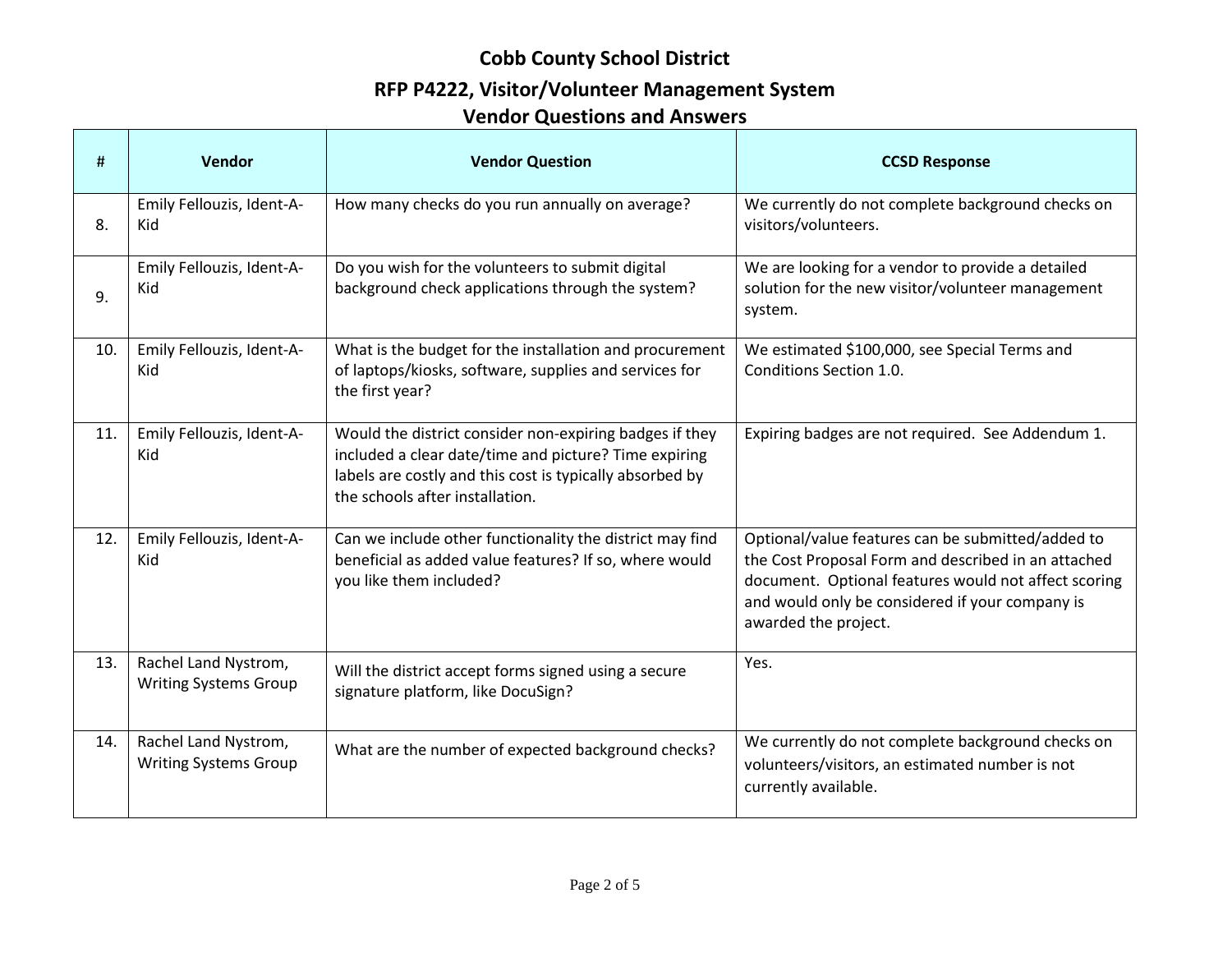#### **RFP P4222, Visitor/Volunteer Management System**

| #   | Vendor                                               | <b>Vendor Question</b>                                                                                                                     | <b>CCSD Response</b>                                                                                                                                                                                                                                    |
|-----|------------------------------------------------------|--------------------------------------------------------------------------------------------------------------------------------------------|---------------------------------------------------------------------------------------------------------------------------------------------------------------------------------------------------------------------------------------------------------|
| 15. | Rachel Land Nystrom,<br><b>Writing Systems Group</b> | How much information will be needed for the<br>background checks - would sex offender + state level<br>criminal records suffice?           | Sex Offender (National registry)<br>Domestic violence/Restraint order in place<br>National Criminal Database search - felony and<br>misdemeanor convictions and open/pending charges                                                                    |
| 16. | Rachel Land Nystrom,<br><b>Writing Systems Group</b> | Will kiosks be moved around?                                                                                                               | No.                                                                                                                                                                                                                                                     |
| 17. | Rachel Land Nystrom,<br><b>Writing Systems Group</b> | Is there a need for multiple kiosks per location?                                                                                          | No, only one per school is needed at this time.                                                                                                                                                                                                         |
| 18. | Rachel Land Nystrom,<br><b>Writing Systems Group</b> | Is there a preference for Windows-based kiosks vs iPad-<br>based kiosks?                                                                   | The district supports both types of devices so respond<br>with one (1) or both device options.                                                                                                                                                          |
| 19. | Rachel Land Nystrom,<br><b>Writing Systems Group</b> | Do schools have iPads already that would be used for<br>kiosks, or should the pricing reflect purchasing iPads as<br>part of the contract? | If iPads are selected as the device of choice, the<br>District may elect to purchase them through the<br>existing School District contract.                                                                                                             |
| 20. | Rachel Land Nystrom,<br><b>Writing Systems Group</b> | What is the district's Student Information System?                                                                                         | The visitor/volunteer management system should be a<br>stand-alone system and will not integrate with the<br>Student Information System.                                                                                                                |
| 21. | Taylor Hecht, Safe Visitor<br>Solutions              | What is the purpose of the laptop? Are there specific<br>requirements for the laptop?                                                      | The laptop will be a stand-alone kiosk that<br>visitors/volunteers will use to sign in when entering a<br>school. Requirements should equal what is required to<br>run your company's software for the proposed<br>Visitor/Volunteer Management System. |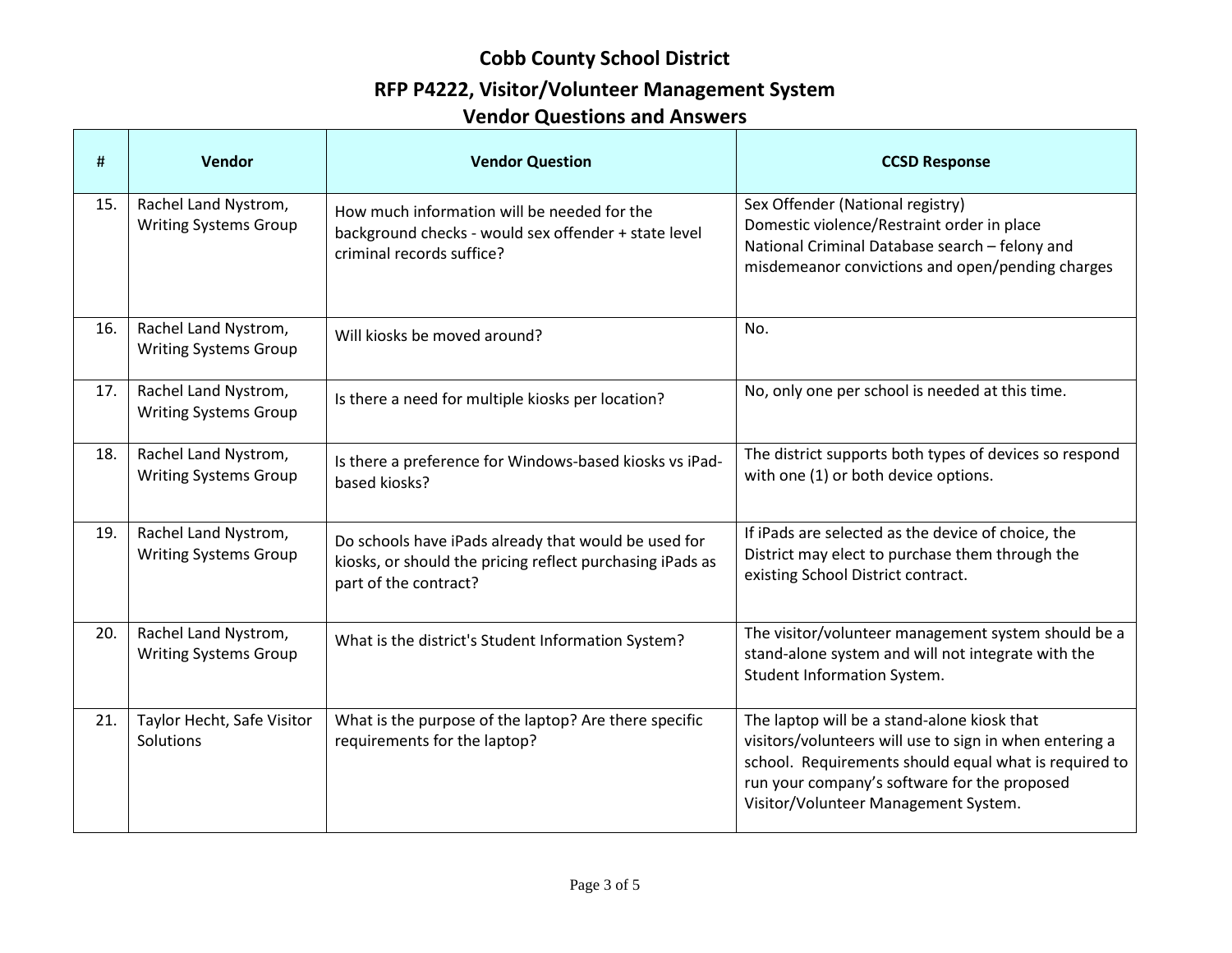## **RFP P4222, Visitor/Volunteer Management System**

| #   | Vendor                                           | <b>Vendor Question</b>                                                                                                                                                                                                                                                                                                                                                                                                                                                                                                                                                                                                                                                                                                                        | <b>CCSD Response</b>                                                                                                           |
|-----|--------------------------------------------------|-----------------------------------------------------------------------------------------------------------------------------------------------------------------------------------------------------------------------------------------------------------------------------------------------------------------------------------------------------------------------------------------------------------------------------------------------------------------------------------------------------------------------------------------------------------------------------------------------------------------------------------------------------------------------------------------------------------------------------------------------|--------------------------------------------------------------------------------------------------------------------------------|
| 22. | Taylor Hecht, Safe Visitor<br>Solutions          | Is an all enclosed Kiosk the requirement?                                                                                                                                                                                                                                                                                                                                                                                                                                                                                                                                                                                                                                                                                                     | The School District could not provide an answer, the<br>question was not understood.                                           |
| 23. | Taylor Hecht, Safe Visitor<br><b>Solutions</b>   | Does the initial estimated expenditures of \$100,000<br>include hardware and software cost? Is this a max<br>allowance?                                                                                                                                                                                                                                                                                                                                                                                                                                                                                                                                                                                                                       | Yes, the initial estimated expenditures of \$100,000<br>include the hardware and software.<br>No, this is not a max allowance. |
| 24. | Matt Smith, Eyemetric<br><b>Identity Systems</b> | In our experience a fully self-serve system is not<br>recommended, due to the nature of security needed for<br>the sex offender/ background checks. We would<br>recommend a process that would not allow the person<br>to enter their own information manually. And further<br>recommend that a district employee or SRO view the<br>persons documentation and verify it to be that person,<br>before enrolling in the system and submitting the info<br>for any background/sex offender check. Would the<br>district consider a hybrid solution with an operator run<br>system for initial visitor enrollment and then a solution<br>for those given permission to use the system in self-<br>serve check in mode on a separate workstation? | Respond to the solicitation with the solution you feel<br>best serves the district.                                            |